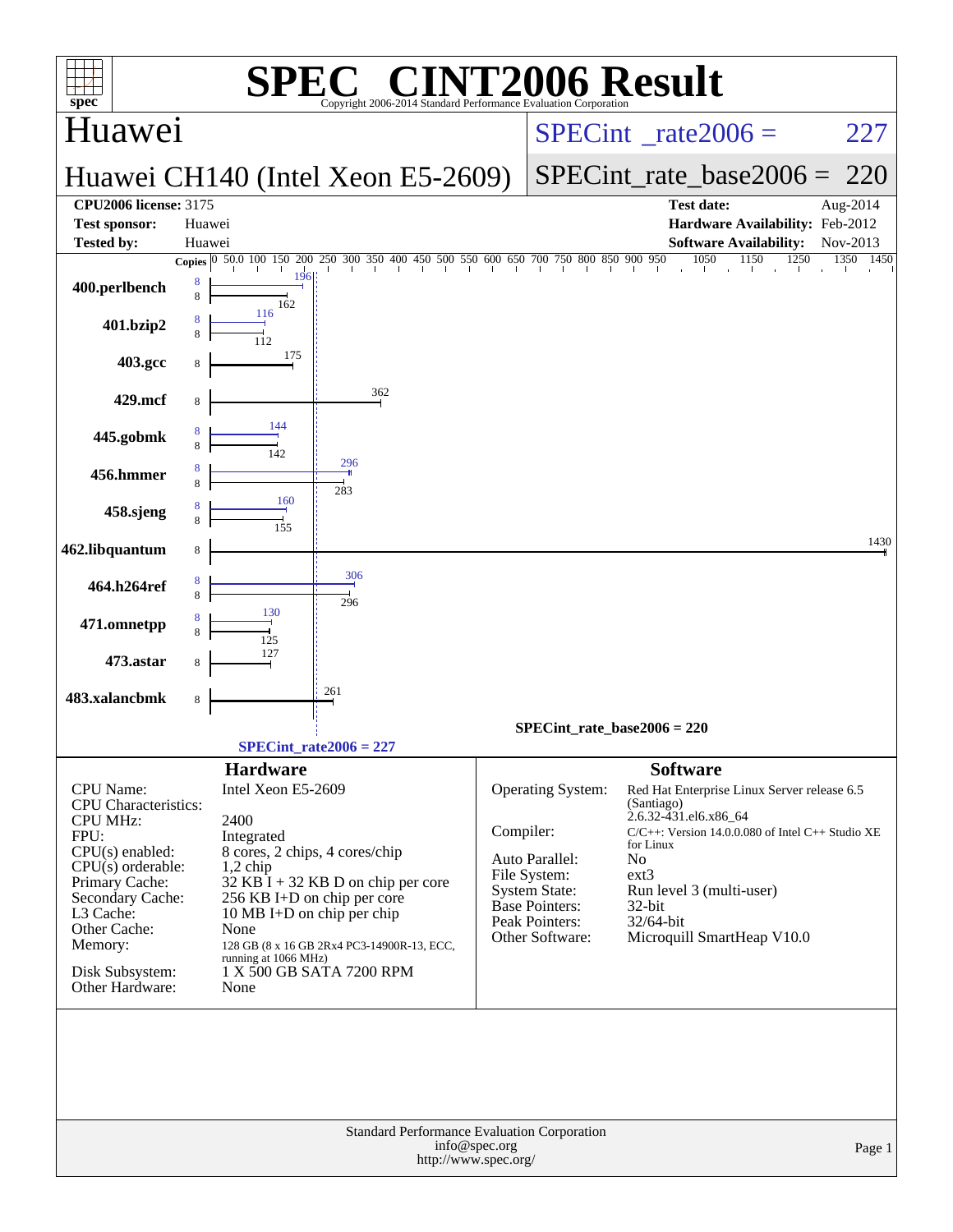

#### Huawei

#### SPECint rate $2006 = 227$

#### Huawei CH140 (Intel Xeon E5-2609)

### [SPECint\\_rate\\_base2006 =](http://www.spec.org/auto/cpu2006/Docs/result-fields.html#SPECintratebase2006) 220

#### **[CPU2006 license:](http://www.spec.org/auto/cpu2006/Docs/result-fields.html#CPU2006license)** 3175 **[Test date:](http://www.spec.org/auto/cpu2006/Docs/result-fields.html#Testdate)** Aug-2014

**[Test sponsor:](http://www.spec.org/auto/cpu2006/Docs/result-fields.html#Testsponsor)** Huawei **[Hardware Availability:](http://www.spec.org/auto/cpu2006/Docs/result-fields.html#HardwareAvailability)** Feb-2012 **[Tested by:](http://www.spec.org/auto/cpu2006/Docs/result-fields.html#Testedby)** Huawei **[Software Availability:](http://www.spec.org/auto/cpu2006/Docs/result-fields.html#SoftwareAvailability)** Nov-2013

#### **[Results Table](http://www.spec.org/auto/cpu2006/Docs/result-fields.html#ResultsTable)**

|                    | <b>Base</b>   |                |       |                                                                                                          |       |                |            | <b>Peak</b>   |                |              |                |              |                |              |
|--------------------|---------------|----------------|-------|----------------------------------------------------------------------------------------------------------|-------|----------------|------------|---------------|----------------|--------------|----------------|--------------|----------------|--------------|
| <b>Benchmark</b>   | <b>Copies</b> | <b>Seconds</b> | Ratio | <b>Seconds</b>                                                                                           | Ratio | <b>Seconds</b> | Ratio      | <b>Copies</b> | <b>Seconds</b> | <b>Ratio</b> | <b>Seconds</b> | <b>Ratio</b> | <b>Seconds</b> | <b>Ratio</b> |
| 400.perlbench      | 8             | 482            | 162   | 482                                                                                                      | 162   | 482            | 162        |               | 398            | 196          | 398            | 196          | 397            | 197          |
| 401.bzip2          | 8             | 690            | 112   | 686                                                                                                      | 113   | 687            | 112        | 8             | 666            | 116          | 666            | 116          | 666            | <u>116</u>   |
| $403.\mathrm{gcc}$ | 8             | 368            | 175   | 367                                                                                                      | 175   | 368            | <b>175</b> | 8             | 368            | 175          | 367            | 175          | 368            | <b>175</b>   |
| $429$ .mcf         | 8             | 202            | 362   | 201                                                                                                      | 362   | 202            | 361        | 8             | 202            | 362          | 201            | 362          | 202            | 361          |
| $445$ .gobmk       | 8             | 593            | 141   | <u>593</u>                                                                                               | 142   | 593            | 142        | 8             | 585            | 144          | 584            | 144          | 584            | <u>144</u>   |
| 456.hmmer          | 8             | 263            | 284   | 263                                                                                                      | 283   | 264            | 283        | 8             | 254            | 294          | 250            | 298          | 253            | 296          |
| $458$ .sjeng       | 8             | 626            | 155   | 625                                                                                                      | 155I  | 626            | <b>155</b> | 8             | 604            | 160          | 604            | <b>160</b>   | 604            | 160          |
| 462.libquantum     | 8             | 116            | 1430  | 116                                                                                                      | 1430  | 115            | 1440       | 8             | 116            | 1430         | 116            | 1430         | 115            | 1440         |
| 464.h264ref        |               | 598            | 296   | 599                                                                                                      | 296   | 597            | 296        | 8             | 580            | 305          | 579            | 306          | 579            | 306          |
| 471.omnetpp        |               | 399            | 125   | 399                                                                                                      | 125   | 398            | 126        | 8             | 385            | 130          | 385            | 130          | 385            | 130          |
| $473$ . astar      | 8             | 440            | 128   | 441                                                                                                      | 127   | 442            | <b>127</b> | 8             | 440            | 128          | 441            | 127          | 442            | 127          |
| 483.xalancbmk      | 8             | 212            | 261   | 212                                                                                                      | 261   | 212            | 261        | 8             | 212            | 261          | 212            | 261          | 212            | 261          |
|                    |               |                |       | Results appear in the order in which they were run. Bold underlined text indicates a median measurement. |       |                |            |               |                |              |                |              |                |              |

#### **[Submit Notes](http://www.spec.org/auto/cpu2006/Docs/result-fields.html#SubmitNotes)**

 The numactl mechanism was used to bind copies to processors. The config file option 'submit' was used to generate numactl commands to bind each copy to a specific processor. For details, please see the config file.

#### **[Operating System Notes](http://www.spec.org/auto/cpu2006/Docs/result-fields.html#OperatingSystemNotes)**

Stack size set to unlimited using "ulimit -s unlimited"

#### **[Platform Notes](http://www.spec.org/auto/cpu2006/Docs/result-fields.html#PlatformNotes)**

Standard Performance Evaluation Corporation Sysinfo program /spec/config/sysinfo.rev6818 \$Rev: 6818 \$ \$Date:: 2012-07-17 #\$ e86d102572650a6e4d596a3cee98f191 running on localhost Wed Aug 6 14:30:26 2014 This section contains SUT (System Under Test) info as seen by some common utilities. To remove or add to this section, see: <http://www.spec.org/cpu2006/Docs/config.html#sysinfo> From /proc/cpuinfo model name : Intel(R) Xeon(R) CPU E5-2609 0 @ 2.40GHz 2 "physical id"s (chips) 8 "processors" cores, siblings (Caution: counting these is hw and system dependent. The following excerpts from /proc/cpuinfo might not be reliable. Use with caution.) cpu cores : 4 siblings : 4 Continued on next page

[info@spec.org](mailto:info@spec.org) <http://www.spec.org/>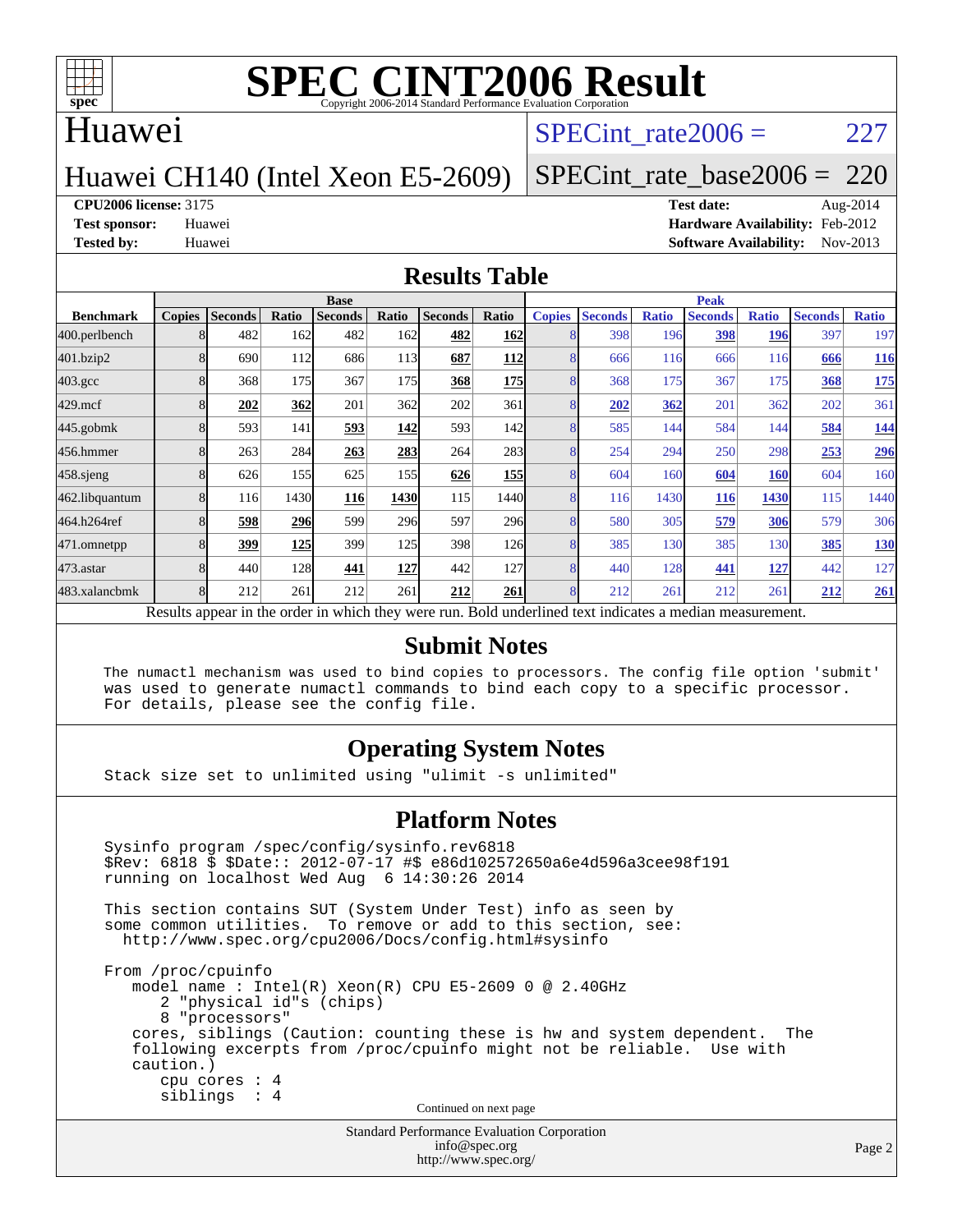

#### Huawei

SPECint rate $2006 = 227$ 

Huawei CH140 (Intel Xeon E5-2609)

[SPECint\\_rate\\_base2006 =](http://www.spec.org/auto/cpu2006/Docs/result-fields.html#SPECintratebase2006) 220

**[CPU2006 license:](http://www.spec.org/auto/cpu2006/Docs/result-fields.html#CPU2006license)** 3175 **[Test date:](http://www.spec.org/auto/cpu2006/Docs/result-fields.html#Testdate)** Aug-2014 **[Test sponsor:](http://www.spec.org/auto/cpu2006/Docs/result-fields.html#Testsponsor)** Huawei **[Hardware Availability:](http://www.spec.org/auto/cpu2006/Docs/result-fields.html#HardwareAvailability)** Feb-2012 **[Tested by:](http://www.spec.org/auto/cpu2006/Docs/result-fields.html#Testedby)** Huawei **[Software Availability:](http://www.spec.org/auto/cpu2006/Docs/result-fields.html#SoftwareAvailability)** Nov-2013

#### **[Platform Notes \(Continued\)](http://www.spec.org/auto/cpu2006/Docs/result-fields.html#PlatformNotes)**

 physical 0: cores 0 1 2 3 physical 1: cores 0 1 2 3 cache size : 10240 KB From /proc/meminfo<br>MemTotal: 132105632 kB HugePages\_Total: 0<br>Hugepagesize: 2048 kB Hugepagesize: /usr/bin/lsb\_release -d Red Hat Enterprise Linux Server release 6.5 (Santiago) From /etc/\*release\* /etc/\*version\* redhat-release: Red Hat Enterprise Linux Server release 6.5 (Santiago) system-release: Red Hat Enterprise Linux Server release 6.5 (Santiago) system-release-cpe: cpe:/o:redhat:enterprise\_linux:6server:ga:server uname -a: Linux localhost 2.6.32-431.el6.x86\_64 #1 SMP Sun Nov 10 22:19:54 EST 2013 x86\_64 x86\_64 x86\_64 GNU/Linux run-level 3 Aug 6 09:22 SPEC is set to: /spec Filesystem Type Size Used Avail Use% Mounted on<br>
/dev/sda2 ext3 455G 113G 319G 27% / /dev/sda2 ext3 455G 113G 319G 27% / Additional information from dmidecode: BIOS Insyde Corp. OARYV385 02/20/2014 Memory: 8x Samsung M393B2G70BH0-CMA 16 GB 1066 MHz 2 rank (End of data from sysinfo program)

#### **[General Notes](http://www.spec.org/auto/cpu2006/Docs/result-fields.html#GeneralNotes)**

Environment variables set by runspec before the start of the run: LD\_LIBRARY\_PATH = "/spec/libs/32:/spec/libs/64:/spec/sh" Binaries compiled on a system with 1x Core i7-860 CPU + 8GB memory using RedHat EL 6.4 Transparent Huge Pages enabled with: echo always > /sys/kernel/mm/redhat\_transparent\_hugepage/enabled Filesystem page cache cleared with: echo 1> /proc/sys/vm/drop\_caches runspec command invoked through numactl i.e.: numactl --interleave=all runspec <etc>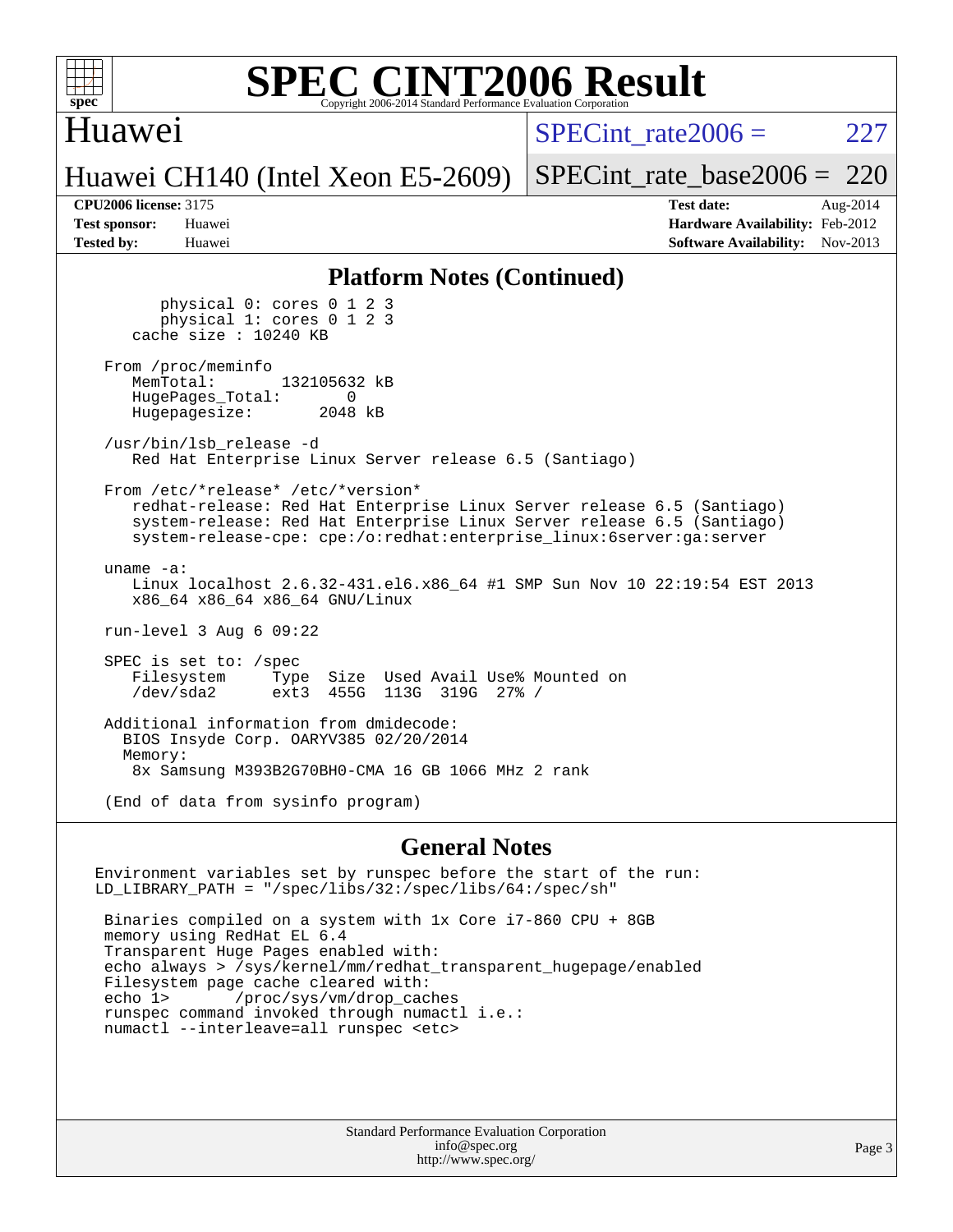

### Huawei

SPECint rate $2006 = 227$ 

Huawei CH140 (Intel Xeon E5-2609)

[SPECint\\_rate\\_base2006 =](http://www.spec.org/auto/cpu2006/Docs/result-fields.html#SPECintratebase2006) 220

**[CPU2006 license:](http://www.spec.org/auto/cpu2006/Docs/result-fields.html#CPU2006license)** 3175 **[Test date:](http://www.spec.org/auto/cpu2006/Docs/result-fields.html#Testdate)** Aug-2014 **[Test sponsor:](http://www.spec.org/auto/cpu2006/Docs/result-fields.html#Testsponsor)** Huawei **[Hardware Availability:](http://www.spec.org/auto/cpu2006/Docs/result-fields.html#HardwareAvailability)** Feb-2012 **[Tested by:](http://www.spec.org/auto/cpu2006/Docs/result-fields.html#Testedby)** Huawei **[Software Availability:](http://www.spec.org/auto/cpu2006/Docs/result-fields.html#SoftwareAvailability)** Nov-2013

### **[Base Compiler Invocation](http://www.spec.org/auto/cpu2006/Docs/result-fields.html#BaseCompilerInvocation)**

[C benchmarks](http://www.spec.org/auto/cpu2006/Docs/result-fields.html#Cbenchmarks):  $\text{icc}$   $-\text{m32}$ 

[C++ benchmarks:](http://www.spec.org/auto/cpu2006/Docs/result-fields.html#CXXbenchmarks) [icpc -m32](http://www.spec.org/cpu2006/results/res2014q3/cpu2006-20140810-30843.flags.html#user_CXXbase_intel_icpc_4e5a5ef1a53fd332b3c49e69c3330699)

#### **[Base Portability Flags](http://www.spec.org/auto/cpu2006/Docs/result-fields.html#BasePortabilityFlags)**

 400.perlbench: [-DSPEC\\_CPU\\_LINUX\\_IA32](http://www.spec.org/cpu2006/results/res2014q3/cpu2006-20140810-30843.flags.html#b400.perlbench_baseCPORTABILITY_DSPEC_CPU_LINUX_IA32) 462.libquantum: [-DSPEC\\_CPU\\_LINUX](http://www.spec.org/cpu2006/results/res2014q3/cpu2006-20140810-30843.flags.html#b462.libquantum_baseCPORTABILITY_DSPEC_CPU_LINUX) 483.xalancbmk: [-DSPEC\\_CPU\\_LINUX](http://www.spec.org/cpu2006/results/res2014q3/cpu2006-20140810-30843.flags.html#b483.xalancbmk_baseCXXPORTABILITY_DSPEC_CPU_LINUX)

### **[Base Optimization Flags](http://www.spec.org/auto/cpu2006/Docs/result-fields.html#BaseOptimizationFlags)**

[C benchmarks](http://www.spec.org/auto/cpu2006/Docs/result-fields.html#Cbenchmarks):

[-xSSE4.2](http://www.spec.org/cpu2006/results/res2014q3/cpu2006-20140810-30843.flags.html#user_CCbase_f-xSSE42_f91528193cf0b216347adb8b939d4107) [-ipo](http://www.spec.org/cpu2006/results/res2014q3/cpu2006-20140810-30843.flags.html#user_CCbase_f-ipo) [-O3](http://www.spec.org/cpu2006/results/res2014q3/cpu2006-20140810-30843.flags.html#user_CCbase_f-O3) [-no-prec-div](http://www.spec.org/cpu2006/results/res2014q3/cpu2006-20140810-30843.flags.html#user_CCbase_f-no-prec-div) [-opt-prefetch](http://www.spec.org/cpu2006/results/res2014q3/cpu2006-20140810-30843.flags.html#user_CCbase_f-opt-prefetch) [-opt-mem-layout-trans=3](http://www.spec.org/cpu2006/results/res2014q3/cpu2006-20140810-30843.flags.html#user_CCbase_f-opt-mem-layout-trans_a7b82ad4bd7abf52556d4961a2ae94d5)

[C++ benchmarks:](http://www.spec.org/auto/cpu2006/Docs/result-fields.html#CXXbenchmarks)

[-xSSE4.2](http://www.spec.org/cpu2006/results/res2014q3/cpu2006-20140810-30843.flags.html#user_CXXbase_f-xSSE42_f91528193cf0b216347adb8b939d4107) [-ipo](http://www.spec.org/cpu2006/results/res2014q3/cpu2006-20140810-30843.flags.html#user_CXXbase_f-ipo) [-O3](http://www.spec.org/cpu2006/results/res2014q3/cpu2006-20140810-30843.flags.html#user_CXXbase_f-O3) [-no-prec-div](http://www.spec.org/cpu2006/results/res2014q3/cpu2006-20140810-30843.flags.html#user_CXXbase_f-no-prec-div) [-opt-prefetch](http://www.spec.org/cpu2006/results/res2014q3/cpu2006-20140810-30843.flags.html#user_CXXbase_f-opt-prefetch) [-opt-mem-layout-trans=3](http://www.spec.org/cpu2006/results/res2014q3/cpu2006-20140810-30843.flags.html#user_CXXbase_f-opt-mem-layout-trans_a7b82ad4bd7abf52556d4961a2ae94d5) [-Wl,-z,muldefs](http://www.spec.org/cpu2006/results/res2014q3/cpu2006-20140810-30843.flags.html#user_CXXbase_link_force_multiple1_74079c344b956b9658436fd1b6dd3a8a) [-L/sh -lsmartheap](http://www.spec.org/cpu2006/results/res2014q3/cpu2006-20140810-30843.flags.html#user_CXXbase_SmartHeap_32f6c82aa1ed9c52345d30cf6e4a0499)

#### **[Base Other Flags](http://www.spec.org/auto/cpu2006/Docs/result-fields.html#BaseOtherFlags)**

[C benchmarks](http://www.spec.org/auto/cpu2006/Docs/result-fields.html#Cbenchmarks):

403.gcc: [-Dalloca=\\_alloca](http://www.spec.org/cpu2006/results/res2014q3/cpu2006-20140810-30843.flags.html#b403.gcc_baseEXTRA_CFLAGS_Dalloca_be3056838c12de2578596ca5467af7f3)

### **[Peak Compiler Invocation](http://www.spec.org/auto/cpu2006/Docs/result-fields.html#PeakCompilerInvocation)**

[C benchmarks \(except as noted below\)](http://www.spec.org/auto/cpu2006/Docs/result-fields.html#Cbenchmarksexceptasnotedbelow): [icc -m32](http://www.spec.org/cpu2006/results/res2014q3/cpu2006-20140810-30843.flags.html#user_CCpeak_intel_icc_5ff4a39e364c98233615fdd38438c6f2) 400.perlbench: [icc -m64](http://www.spec.org/cpu2006/results/res2014q3/cpu2006-20140810-30843.flags.html#user_peakCCLD400_perlbench_intel_icc_64bit_bda6cc9af1fdbb0edc3795bac97ada53) 401.bzip2: [icc -m64](http://www.spec.org/cpu2006/results/res2014q3/cpu2006-20140810-30843.flags.html#user_peakCCLD401_bzip2_intel_icc_64bit_bda6cc9af1fdbb0edc3795bac97ada53)

456.hmmer: [icc -m64](http://www.spec.org/cpu2006/results/res2014q3/cpu2006-20140810-30843.flags.html#user_peakCCLD456_hmmer_intel_icc_64bit_bda6cc9af1fdbb0edc3795bac97ada53)

458.sjeng: [icc -m64](http://www.spec.org/cpu2006/results/res2014q3/cpu2006-20140810-30843.flags.html#user_peakCCLD458_sjeng_intel_icc_64bit_bda6cc9af1fdbb0edc3795bac97ada53)

```
C++ benchmarks: 
    icpc -m32
```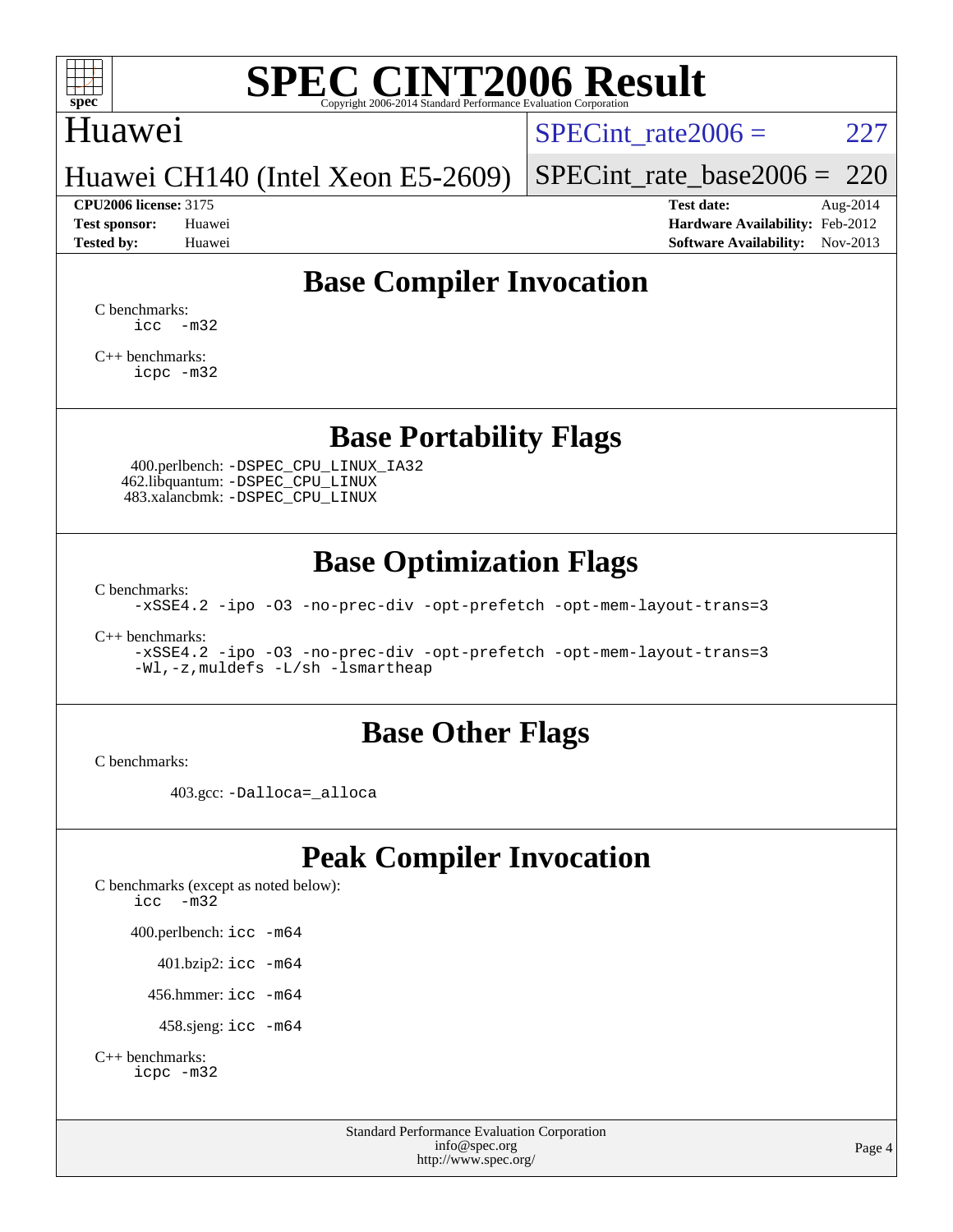

#### Huawei

SPECint rate $2006 = 227$ 

Huawei CH140 (Intel Xeon E5-2609)

[SPECint\\_rate\\_base2006 =](http://www.spec.org/auto/cpu2006/Docs/result-fields.html#SPECintratebase2006) 220

**[CPU2006 license:](http://www.spec.org/auto/cpu2006/Docs/result-fields.html#CPU2006license)** 3175 **[Test date:](http://www.spec.org/auto/cpu2006/Docs/result-fields.html#Testdate)** Aug-2014 **[Test sponsor:](http://www.spec.org/auto/cpu2006/Docs/result-fields.html#Testsponsor)** Huawei **[Hardware Availability:](http://www.spec.org/auto/cpu2006/Docs/result-fields.html#HardwareAvailability)** Feb-2012 **[Tested by:](http://www.spec.org/auto/cpu2006/Docs/result-fields.html#Testedby)** Huawei **[Software Availability:](http://www.spec.org/auto/cpu2006/Docs/result-fields.html#SoftwareAvailability)** Nov-2013

### **[Peak Portability Flags](http://www.spec.org/auto/cpu2006/Docs/result-fields.html#PeakPortabilityFlags)**

 400.perlbench: [-DSPEC\\_CPU\\_LP64](http://www.spec.org/cpu2006/results/res2014q3/cpu2006-20140810-30843.flags.html#b400.perlbench_peakCPORTABILITY_DSPEC_CPU_LP64) [-DSPEC\\_CPU\\_LINUX\\_X64](http://www.spec.org/cpu2006/results/res2014q3/cpu2006-20140810-30843.flags.html#b400.perlbench_peakCPORTABILITY_DSPEC_CPU_LINUX_X64) 401.bzip2: [-DSPEC\\_CPU\\_LP64](http://www.spec.org/cpu2006/results/res2014q3/cpu2006-20140810-30843.flags.html#suite_peakCPORTABILITY401_bzip2_DSPEC_CPU_LP64) 456.hmmer: [-DSPEC\\_CPU\\_LP64](http://www.spec.org/cpu2006/results/res2014q3/cpu2006-20140810-30843.flags.html#suite_peakCPORTABILITY456_hmmer_DSPEC_CPU_LP64) 458.sjeng: [-DSPEC\\_CPU\\_LP64](http://www.spec.org/cpu2006/results/res2014q3/cpu2006-20140810-30843.flags.html#suite_peakCPORTABILITY458_sjeng_DSPEC_CPU_LP64) 462.libquantum: [-DSPEC\\_CPU\\_LINUX](http://www.spec.org/cpu2006/results/res2014q3/cpu2006-20140810-30843.flags.html#b462.libquantum_peakCPORTABILITY_DSPEC_CPU_LINUX) 483.xalancbmk: [-DSPEC\\_CPU\\_LINUX](http://www.spec.org/cpu2006/results/res2014q3/cpu2006-20140810-30843.flags.html#b483.xalancbmk_peakCXXPORTABILITY_DSPEC_CPU_LINUX)

# **[Peak Optimization Flags](http://www.spec.org/auto/cpu2006/Docs/result-fields.html#PeakOptimizationFlags)**

[C benchmarks](http://www.spec.org/auto/cpu2006/Docs/result-fields.html#Cbenchmarks):

 400.perlbench: [-xSSE4.2](http://www.spec.org/cpu2006/results/res2014q3/cpu2006-20140810-30843.flags.html#user_peakPASS2_CFLAGSPASS2_LDCFLAGS400_perlbench_f-xSSE42_f91528193cf0b216347adb8b939d4107)(pass 2) [-prof-gen](http://www.spec.org/cpu2006/results/res2014q3/cpu2006-20140810-30843.flags.html#user_peakPASS1_CFLAGSPASS1_LDCFLAGS400_perlbench_prof_gen_e43856698f6ca7b7e442dfd80e94a8fc)(pass 1) [-ipo](http://www.spec.org/cpu2006/results/res2014q3/cpu2006-20140810-30843.flags.html#user_peakPASS2_CFLAGSPASS2_LDCFLAGS400_perlbench_f-ipo)(pass 2) [-O3](http://www.spec.org/cpu2006/results/res2014q3/cpu2006-20140810-30843.flags.html#user_peakPASS2_CFLAGSPASS2_LDCFLAGS400_perlbench_f-O3)(pass 2) [-no-prec-div](http://www.spec.org/cpu2006/results/res2014q3/cpu2006-20140810-30843.flags.html#user_peakPASS2_CFLAGSPASS2_LDCFLAGS400_perlbench_f-no-prec-div)(pass 2) [-prof-use](http://www.spec.org/cpu2006/results/res2014q3/cpu2006-20140810-30843.flags.html#user_peakPASS2_CFLAGSPASS2_LDCFLAGS400_perlbench_prof_use_bccf7792157ff70d64e32fe3e1250b55)(pass 2) [-auto-ilp32](http://www.spec.org/cpu2006/results/res2014q3/cpu2006-20140810-30843.flags.html#user_peakCOPTIMIZE400_perlbench_f-auto-ilp32)  $401.bzip2: -xSSE4.2(pass 2) -prof-qen(pass 1) -ipo(pass 2)$  $401.bzip2: -xSSE4.2(pass 2) -prof-qen(pass 1) -ipo(pass 2)$  $401.bzip2: -xSSE4.2(pass 2) -prof-qen(pass 1) -ipo(pass 2)$  $401.bzip2: -xSSE4.2(pass 2) -prof-qen(pass 1) -ipo(pass 2)$  $401.bzip2: -xSSE4.2(pass 2) -prof-qen(pass 1) -ipo(pass 2)$ [-O3](http://www.spec.org/cpu2006/results/res2014q3/cpu2006-20140810-30843.flags.html#user_peakPASS2_CFLAGSPASS2_LDCFLAGS401_bzip2_f-O3)(pass 2) [-no-prec-div](http://www.spec.org/cpu2006/results/res2014q3/cpu2006-20140810-30843.flags.html#user_peakPASS2_CFLAGSPASS2_LDCFLAGS401_bzip2_f-no-prec-div)(pass 2) [-prof-use](http://www.spec.org/cpu2006/results/res2014q3/cpu2006-20140810-30843.flags.html#user_peakPASS2_CFLAGSPASS2_LDCFLAGS401_bzip2_prof_use_bccf7792157ff70d64e32fe3e1250b55)(pass 2) [-opt-prefetch](http://www.spec.org/cpu2006/results/res2014q3/cpu2006-20140810-30843.flags.html#user_peakCOPTIMIZE401_bzip2_f-opt-prefetch) [-auto-ilp32](http://www.spec.org/cpu2006/results/res2014q3/cpu2006-20140810-30843.flags.html#user_peakCOPTIMIZE401_bzip2_f-auto-ilp32) [-ansi-alias](http://www.spec.org/cpu2006/results/res2014q3/cpu2006-20140810-30843.flags.html#user_peakCOPTIMIZE401_bzip2_f-ansi-alias)  $403.\text{sec: basepeak}$  = yes 429.mcf: basepeak = yes 445.gobmk: [-xSSE4.2](http://www.spec.org/cpu2006/results/res2014q3/cpu2006-20140810-30843.flags.html#user_peakPASS2_CFLAGSPASS2_LDCFLAGS445_gobmk_f-xSSE42_f91528193cf0b216347adb8b939d4107)(pass 2) [-prof-gen](http://www.spec.org/cpu2006/results/res2014q3/cpu2006-20140810-30843.flags.html#user_peakPASS1_CFLAGSPASS1_LDCFLAGS445_gobmk_prof_gen_e43856698f6ca7b7e442dfd80e94a8fc)(pass 1) [-prof-use](http://www.spec.org/cpu2006/results/res2014q3/cpu2006-20140810-30843.flags.html#user_peakPASS2_CFLAGSPASS2_LDCFLAGS445_gobmk_prof_use_bccf7792157ff70d64e32fe3e1250b55)(pass 2) [-ansi-alias](http://www.spec.org/cpu2006/results/res2014q3/cpu2006-20140810-30843.flags.html#user_peakCOPTIMIZE445_gobmk_f-ansi-alias) [-opt-mem-layout-trans=3](http://www.spec.org/cpu2006/results/res2014q3/cpu2006-20140810-30843.flags.html#user_peakCOPTIMIZE445_gobmk_f-opt-mem-layout-trans_a7b82ad4bd7abf52556d4961a2ae94d5) 456.hmmer: [-xSSE4.2](http://www.spec.org/cpu2006/results/res2014q3/cpu2006-20140810-30843.flags.html#user_peakCOPTIMIZE456_hmmer_f-xSSE42_f91528193cf0b216347adb8b939d4107) [-ipo](http://www.spec.org/cpu2006/results/res2014q3/cpu2006-20140810-30843.flags.html#user_peakCOPTIMIZE456_hmmer_f-ipo) [-O3](http://www.spec.org/cpu2006/results/res2014q3/cpu2006-20140810-30843.flags.html#user_peakCOPTIMIZE456_hmmer_f-O3) [-no-prec-div](http://www.spec.org/cpu2006/results/res2014q3/cpu2006-20140810-30843.flags.html#user_peakCOPTIMIZE456_hmmer_f-no-prec-div) [-unroll2](http://www.spec.org/cpu2006/results/res2014q3/cpu2006-20140810-30843.flags.html#user_peakCOPTIMIZE456_hmmer_f-unroll_784dae83bebfb236979b41d2422d7ec2) [-auto-ilp32](http://www.spec.org/cpu2006/results/res2014q3/cpu2006-20140810-30843.flags.html#user_peakCOPTIMIZE456_hmmer_f-auto-ilp32) 458.sjeng: [-xSSE4.2](http://www.spec.org/cpu2006/results/res2014q3/cpu2006-20140810-30843.flags.html#user_peakPASS2_CFLAGSPASS2_LDCFLAGS458_sjeng_f-xSSE42_f91528193cf0b216347adb8b939d4107)(pass 2) [-prof-gen](http://www.spec.org/cpu2006/results/res2014q3/cpu2006-20140810-30843.flags.html#user_peakPASS1_CFLAGSPASS1_LDCFLAGS458_sjeng_prof_gen_e43856698f6ca7b7e442dfd80e94a8fc)(pass 1) [-ipo](http://www.spec.org/cpu2006/results/res2014q3/cpu2006-20140810-30843.flags.html#user_peakPASS2_CFLAGSPASS2_LDCFLAGS458_sjeng_f-ipo)(pass 2) [-O3](http://www.spec.org/cpu2006/results/res2014q3/cpu2006-20140810-30843.flags.html#user_peakPASS2_CFLAGSPASS2_LDCFLAGS458_sjeng_f-O3)(pass 2) [-no-prec-div](http://www.spec.org/cpu2006/results/res2014q3/cpu2006-20140810-30843.flags.html#user_peakPASS2_CFLAGSPASS2_LDCFLAGS458_sjeng_f-no-prec-div)(pass 2) [-prof-use](http://www.spec.org/cpu2006/results/res2014q3/cpu2006-20140810-30843.flags.html#user_peakPASS2_CFLAGSPASS2_LDCFLAGS458_sjeng_prof_use_bccf7792157ff70d64e32fe3e1250b55)(pass 2) [-unroll4](http://www.spec.org/cpu2006/results/res2014q3/cpu2006-20140810-30843.flags.html#user_peakCOPTIMIZE458_sjeng_f-unroll_4e5e4ed65b7fd20bdcd365bec371b81f) [-auto-ilp32](http://www.spec.org/cpu2006/results/res2014q3/cpu2006-20140810-30843.flags.html#user_peakCOPTIMIZE458_sjeng_f-auto-ilp32)  $462$ .libquantum: basepeak = yes

 464.h264ref: [-xSSE4.2](http://www.spec.org/cpu2006/results/res2014q3/cpu2006-20140810-30843.flags.html#user_peakPASS2_CFLAGSPASS2_LDCFLAGS464_h264ref_f-xSSE42_f91528193cf0b216347adb8b939d4107)(pass 2) [-prof-gen](http://www.spec.org/cpu2006/results/res2014q3/cpu2006-20140810-30843.flags.html#user_peakPASS1_CFLAGSPASS1_LDCFLAGS464_h264ref_prof_gen_e43856698f6ca7b7e442dfd80e94a8fc)(pass 1) [-ipo](http://www.spec.org/cpu2006/results/res2014q3/cpu2006-20140810-30843.flags.html#user_peakPASS2_CFLAGSPASS2_LDCFLAGS464_h264ref_f-ipo)(pass 2) [-O3](http://www.spec.org/cpu2006/results/res2014q3/cpu2006-20140810-30843.flags.html#user_peakPASS2_CFLAGSPASS2_LDCFLAGS464_h264ref_f-O3)(pass 2) [-no-prec-div](http://www.spec.org/cpu2006/results/res2014q3/cpu2006-20140810-30843.flags.html#user_peakPASS2_CFLAGSPASS2_LDCFLAGS464_h264ref_f-no-prec-div)(pass 2) [-prof-use](http://www.spec.org/cpu2006/results/res2014q3/cpu2006-20140810-30843.flags.html#user_peakPASS2_CFLAGSPASS2_LDCFLAGS464_h264ref_prof_use_bccf7792157ff70d64e32fe3e1250b55)(pass 2) [-unroll2](http://www.spec.org/cpu2006/results/res2014q3/cpu2006-20140810-30843.flags.html#user_peakCOPTIMIZE464_h264ref_f-unroll_784dae83bebfb236979b41d2422d7ec2) [-ansi-alias](http://www.spec.org/cpu2006/results/res2014q3/cpu2006-20140810-30843.flags.html#user_peakCOPTIMIZE464_h264ref_f-ansi-alias)

[C++ benchmarks:](http://www.spec.org/auto/cpu2006/Docs/result-fields.html#CXXbenchmarks)

 471.omnetpp: [-xSSE4.2](http://www.spec.org/cpu2006/results/res2014q3/cpu2006-20140810-30843.flags.html#user_peakPASS2_CXXFLAGSPASS2_LDCXXFLAGS471_omnetpp_f-xSSE42_f91528193cf0b216347adb8b939d4107)(pass 2) [-prof-gen](http://www.spec.org/cpu2006/results/res2014q3/cpu2006-20140810-30843.flags.html#user_peakPASS1_CXXFLAGSPASS1_LDCXXFLAGS471_omnetpp_prof_gen_e43856698f6ca7b7e442dfd80e94a8fc)(pass 1) [-ipo](http://www.spec.org/cpu2006/results/res2014q3/cpu2006-20140810-30843.flags.html#user_peakPASS2_CXXFLAGSPASS2_LDCXXFLAGS471_omnetpp_f-ipo)(pass 2) [-O3](http://www.spec.org/cpu2006/results/res2014q3/cpu2006-20140810-30843.flags.html#user_peakPASS2_CXXFLAGSPASS2_LDCXXFLAGS471_omnetpp_f-O3)(pass 2) [-no-prec-div](http://www.spec.org/cpu2006/results/res2014q3/cpu2006-20140810-30843.flags.html#user_peakPASS2_CXXFLAGSPASS2_LDCXXFLAGS471_omnetpp_f-no-prec-div)(pass 2) [-prof-use](http://www.spec.org/cpu2006/results/res2014q3/cpu2006-20140810-30843.flags.html#user_peakPASS2_CXXFLAGSPASS2_LDCXXFLAGS471_omnetpp_prof_use_bccf7792157ff70d64e32fe3e1250b55)(pass 2) [-ansi-alias](http://www.spec.org/cpu2006/results/res2014q3/cpu2006-20140810-30843.flags.html#user_peakCXXOPTIMIZE471_omnetpp_f-ansi-alias) [-opt-ra-region-strategy=block](http://www.spec.org/cpu2006/results/res2014q3/cpu2006-20140810-30843.flags.html#user_peakCXXOPTIMIZE471_omnetpp_f-opt-ra-region-strategy_a0a37c372d03933b2a18d4af463c1f69) [-Wl,-z,muldefs](http://www.spec.org/cpu2006/results/res2014q3/cpu2006-20140810-30843.flags.html#user_peakEXTRA_LDFLAGS471_omnetpp_link_force_multiple1_74079c344b956b9658436fd1b6dd3a8a) [-L/sh -lsmartheap](http://www.spec.org/cpu2006/results/res2014q3/cpu2006-20140810-30843.flags.html#user_peakEXTRA_LIBS471_omnetpp_SmartHeap_32f6c82aa1ed9c52345d30cf6e4a0499)

473.astar: basepeak = yes

Continued on next page